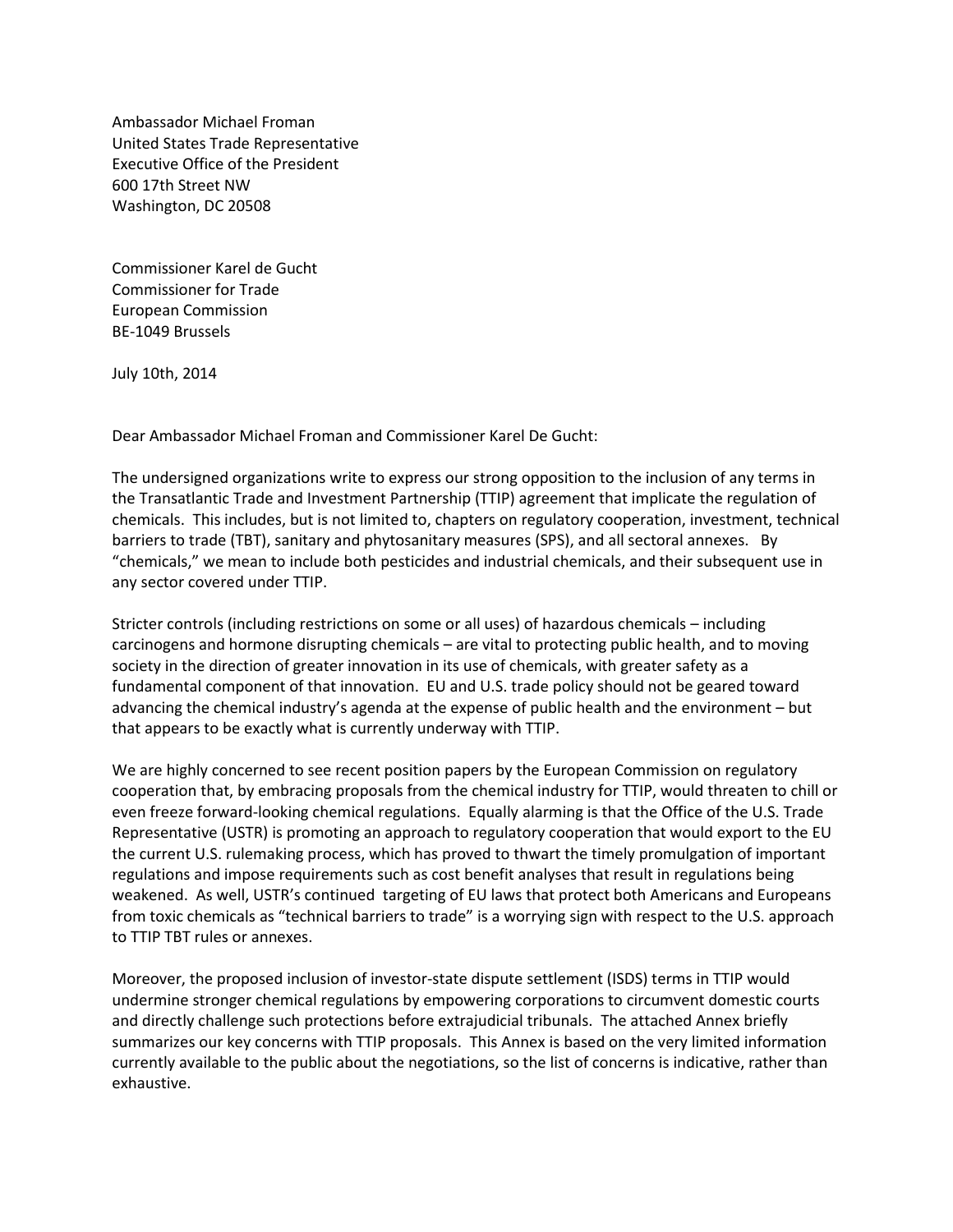The presence of toxic chemicals in our food, our homes, our workplaces, and our bodies is a threat to present and future generations, with staggering costs for society and individuals. Chemical industrydriven proposals for TTIP would neither reduce these costs nor increase the efficiency or effectiveness of regulators on either side of the Atlantic. Chemical sector estimates provide only unspecified and hypothetical gains from minimizing regulatory differences between the EU and United States, ignoring the cost savings and significant health, economic and social benefits of protective laws that reduce or eliminate exposure to hazardous chemicals.

Regulatory differences between the EU and United States that include stronger protections for people and the environment, targeted by TTIP as non-tariff "barriers" to trade, are not *per se* problems that need to be swept away via trade policy – even if they pose inconveniences and some costs to the chemical industry. In fact, these regulatory differences are drivers of innovation, creating safer products, healthier workplaces, and a cleaner environment.

We are deeply concerned that the EU and U.S. officials negotiating this "trade" deal behind closed doors appear simultaneously blind to the implications of seeking to adopt and globalize the chemical industry's anti-regulatory, anti-health agenda as international trade policy, and deaf to the general public's concerns about the health impacts of constant exposure to hazardous substances.

In a deal where fundamental changes to sub-national, national and regional policies and lawmaking processes are being proposed and negotiated, the non-disclosure of TTIP negotiating positions or texts is inexcusable and inconsistent with the principles of a modern democracy.

We call on the USTR and DG Trade to publish TTIP negotiating proposals and texts, and to reverse course and exclude chemicals regulations from the entire scope of the prospective Transatlantic Trade and Investment Partnership.

EU organizations Alliance for Cancer Prevention ANEC, the European consumer voice in standardisation Berliner Wassertisch Breast Cancer UK BUND e.V. (FoE Germany) The Cancer Prevention and Education Society ChemSec CHEM Trust ClientEarth Consumer Association the Quality of Life-EKPIZO Danish Ecocouncil Danish Society for Nature Conservation Deutscher Naturschutzring (DNR) Ecologistas en Acción European Environmental Bureau (EEB) European Environmental Citizens Organization for Standardization (ECOS) European Public Health Alliance (EPHA) European Speleological Federation (FSE) Generations Futures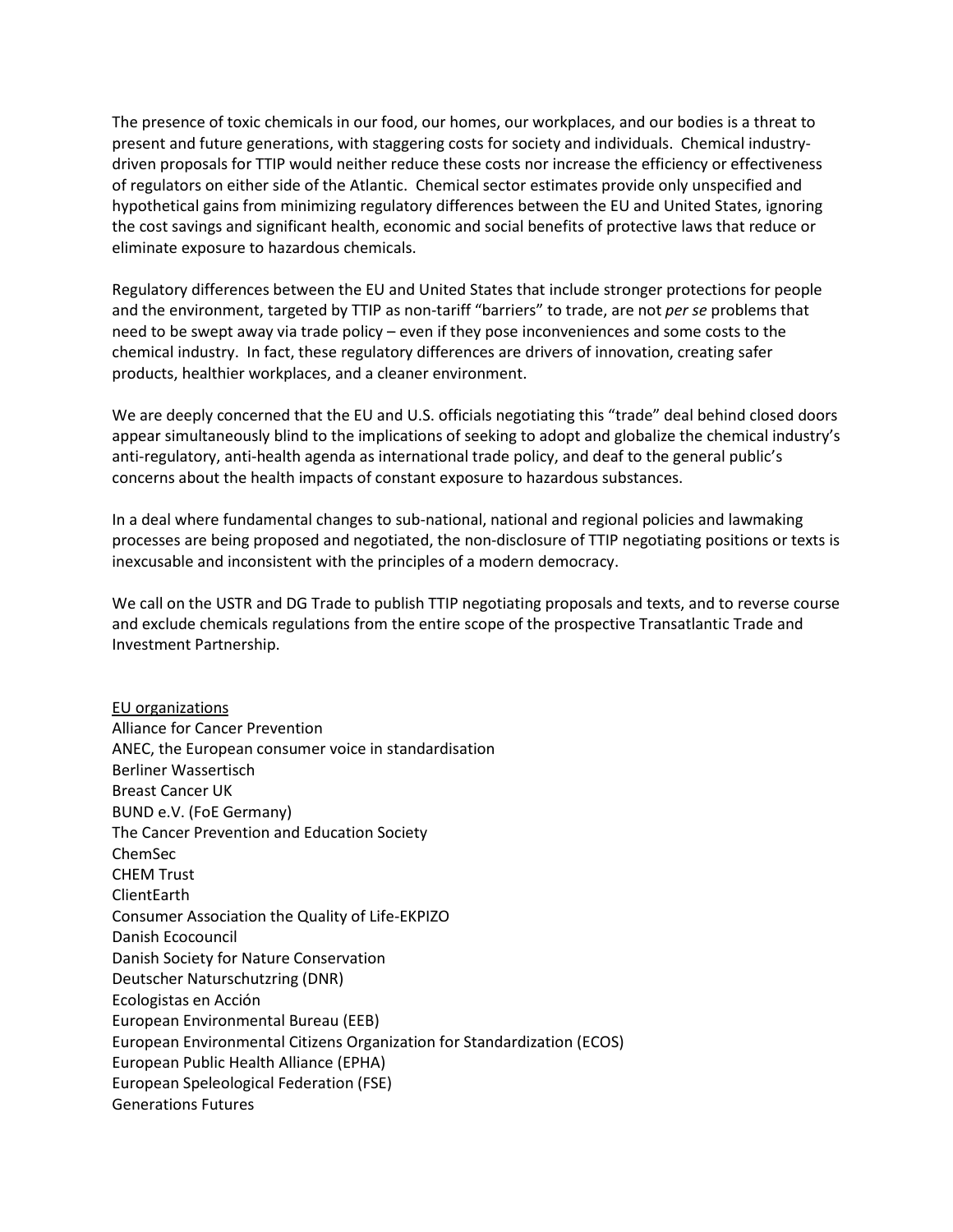Health and Environment Alliance (HEAL) KEPKA - Consumers Protection Centre Non Au Mercure Dentaire Pesticide Action Network Europe (PAN-Europe) Pesticide Action Network Germany (PAN Germany) Quercus - ANCN Swedish Society for Nature Conservation (SSNC) Umweltinstitut München Voice Ireland Wemos Foundation Women in Europe for a Common Future (WECF) Transatlantic organizations Center for International Environmental Law (CIEL) GoodElectronics Health Care Without Harm U.S. organizations Alaska Community Action on Toxics (ACAT) Alliance for a Healthy Tomorrow Alliance of Nurses for Healthy Environments (ANHE) Asian Pacific Environmental Network (APEN) Beyond Pesticides Beyond Toxics Breast Cancer Action Breast Cancer Fund Californians for a Healthy and Green Economy (CHANGE Coalition) Californians for Pesticide Reform California Rural Legal Assistance Foundation Carmel Valley Women's Network Center for Biological Diversity Center for Effective Government Center for Environmental Health Center for Food Safety Center for Media and Democracy Central California Environmental Justice Network Citizens' Environmental Coalition Clean Air Watch Clean and Healthy Indiana Clean and Healthy New York Clean Water Action Coming Clean Commonweal Earthjustice Ecology Center Empire State Consumer Project Environmental Health Strategy Center Epic - Environmental Protection Information Center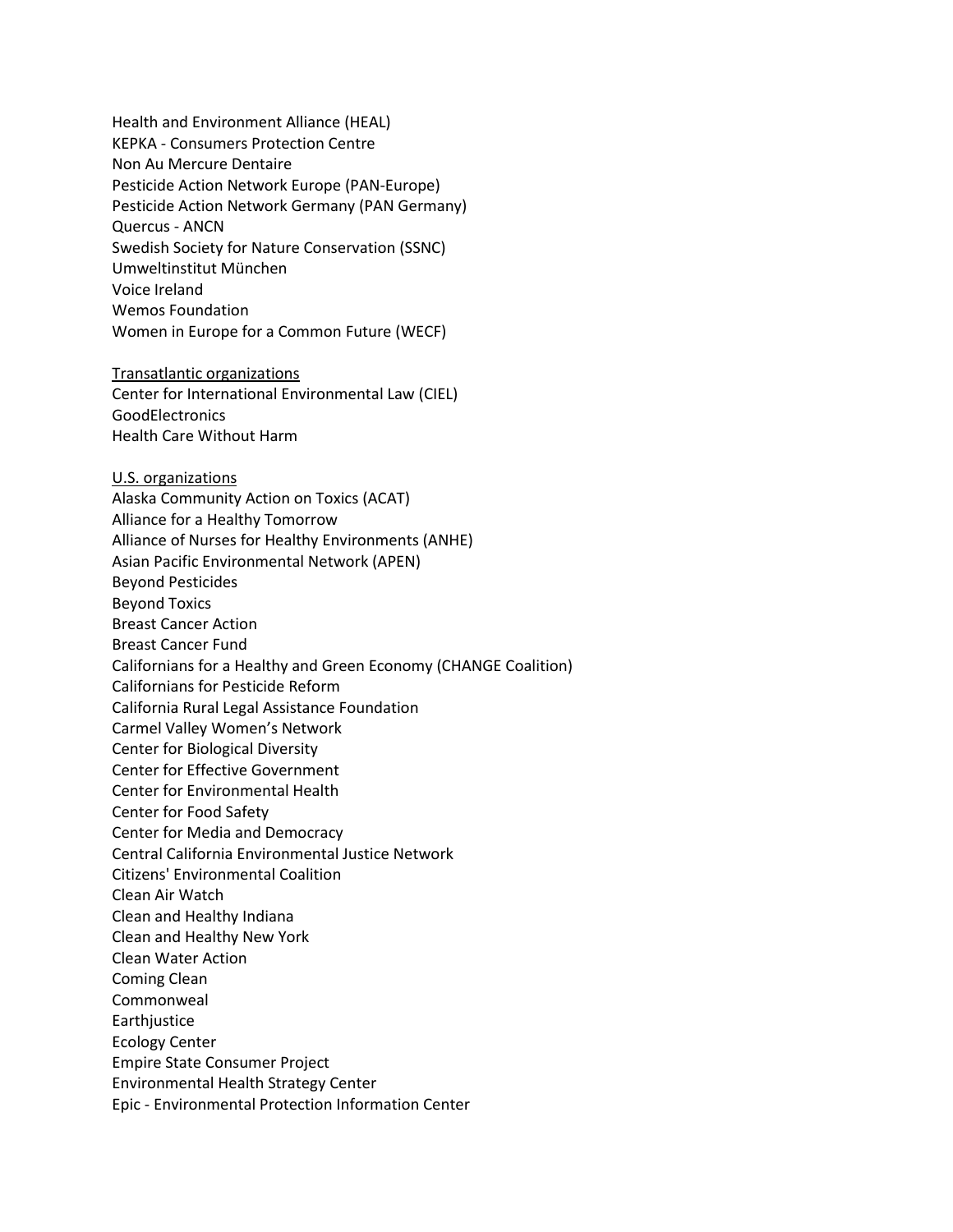Friends of the Earth GreenCAPE Green Party of Monterey County Greenpeace Healthy Child Healthy World Healthy Legacy Hesperian Health Guides Institute for Agriculture and Trade Policy Instituto de Educacion Popular del Sur de California International Campaign for Responsible Technology International Center for Technology Assessment Klamath Forest Alliance LabelGMOs.org League of Conservation Voters Lymphoma Foundation of America Massachusetts Council of Churches Medfield Green MOMS Advocating Sustainability National Council for Occupational Safety and Health Natural Resources Council of Maine Natural Resources Defense Council (NRDC) National Toxic Encephalopathy Foundation New Jersey Work Environment Council Oregon Environmental Council Pesticide Action Network North America (PANNA) Physicians for Social Responsibility Promotores Comunitarios del Desierto Public Citizen Safer Chemicals, Healthy Families San Francisco Bay Area Physicians for Social Responsibility Science and Environmental Health Network **Sciencecorps** Sierra Club TEDX, The Endocrine Disruption Exchange United Support and Memorial for Workplace Fatalities (USMWF) Union of Concerned Scientists, Center for Science and Democracy U.S. Public Interest Research Group (U.S. PIRG) Washington Toxics Women's Voices for the Earth Worksafe, Inc. Other organizations APROMAC Environment Protection Association (Brazil) AMAR Environment Defense Association (Brazil)

IndyACT (Lebanon)

Pesticide Action Network Switzerland (PAN Swiss)

Prithvi Innovations (India)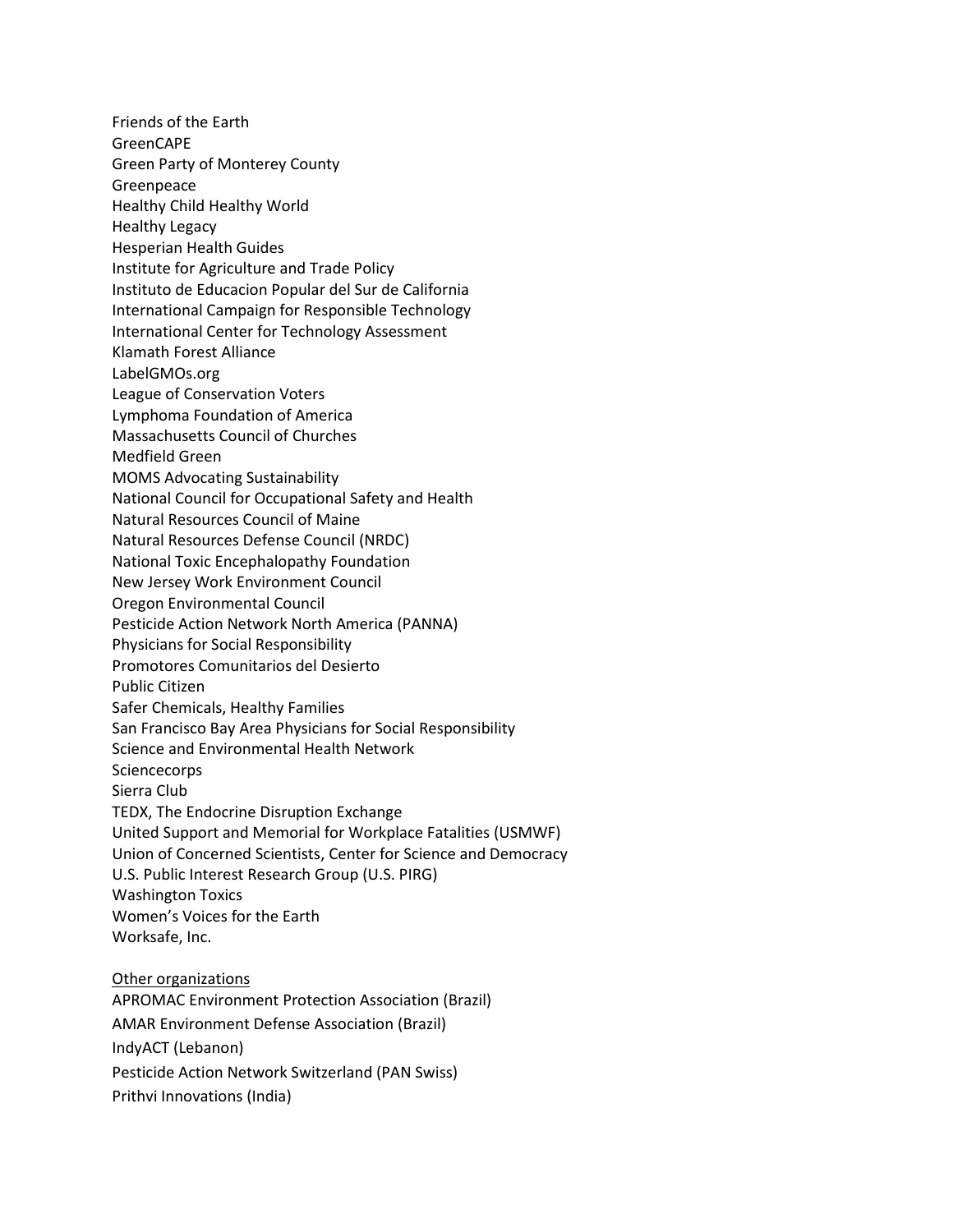RightOnCanada.ca Sustainable Development Policy Institute (SDPI) (Pakistan) TOXISPHERA Environmental Health Association (Brazil)

Cc:

EU: Ignacio Garcia Bercero (Chief Negotiator, DG Trade), Klaus Berend (Chemicals Negotiator, DG Enterprise and Industry), Benjamin Musall (Chemicals Negotiator, DG Trade), Bjorn Hansen (Head of Unit, DG Environment), Roman Mokry (Policy Officer, DG Health and Consumers), Ivone Kaizeler (Cosmetics Negotiator, DG Trade), Constantin Livas (Textiles Negotiator, DG Enterprise and Industry), Lorenzo Terzi (SPS Negotiator, DG Health and Consumers), Ulrich Weigl (SPS Negotiator, DG Trade), Geraldine Emberger (Regulatory Cooperation Negotiator, DG Trade), Paul De Lusignan (TBT Negotiator, DG Trade), Leopoldo Rubinacci (Investment Negotiator, DG Trade), Colin Brown (Investor-State Dispute Settlement, DG Trade), Fernando Perreau de Pinninck (Coordination of Regulatory Negotiations, DG Trade)

US: Dan Mullaney (Chief Negotiator), David Weiner (Deputy Chief Negotiator, USTR), Daniella Taveau (Chemicals Annex Negotiator, U.S. EPA), Jim Jones (Assistant Administrator, U.S. EPA), Ashley Miller (Chemicals Annex Negotiator, USTR), David Oliver (Environment Negotiator, USTR), Rachel Shub (Regulatory Coherence and Transparency Negotiator, USTR), Julia Doherty (Technical Barriers to Trade Negotiator, USTR), Jai Motwane (Investment Negotiator, USTR), Jim Sanford (Sectoral Annexes/Regulatory Cooperation Negotiator, USTR), Barbara Norton (Sectoral Annexes/Regulatory Cooperation Negotiator, USTR)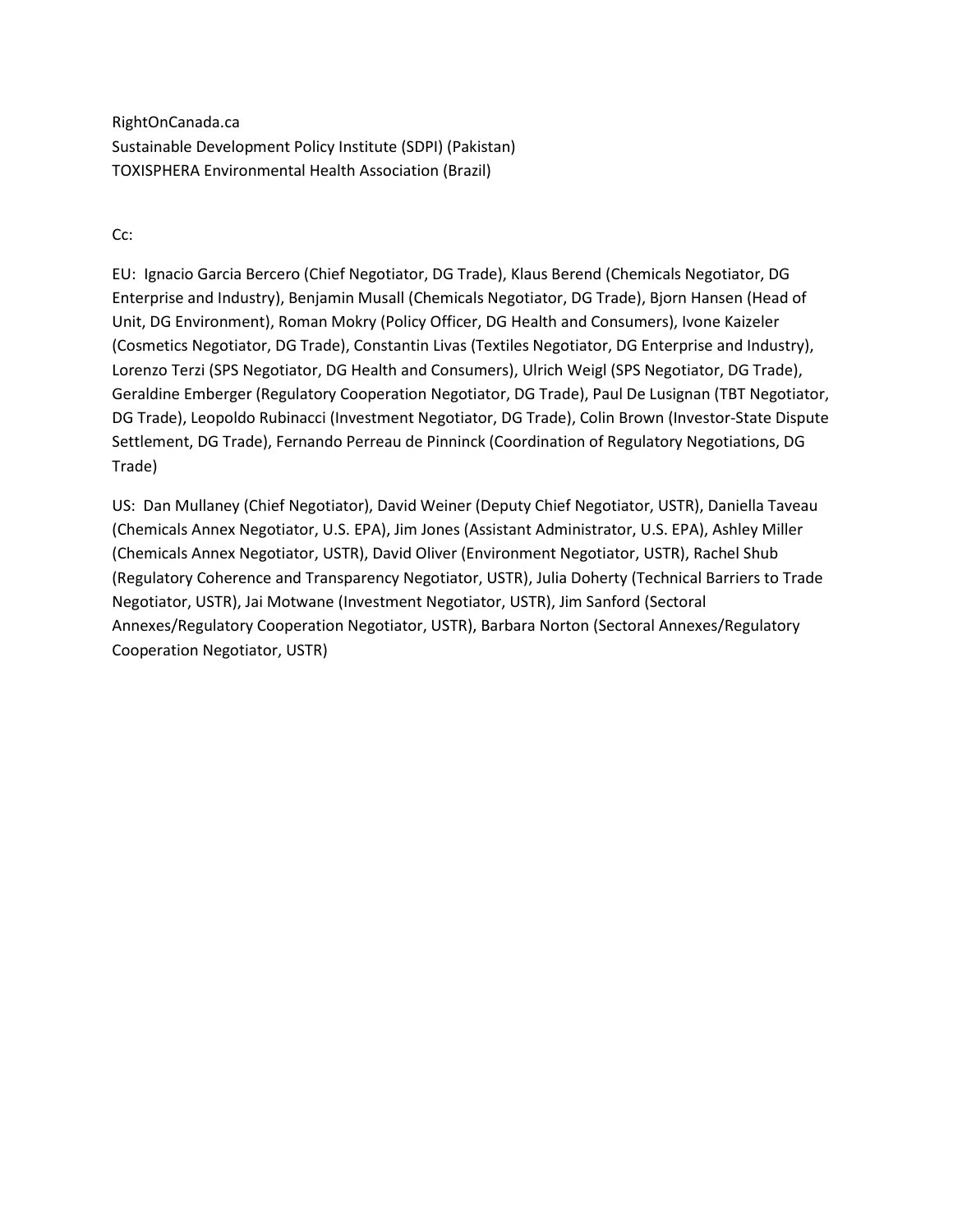### Annex:

Our organizations support transatlantic efforts to increase protection for human health and the environment from toxic chemicals--a race to the top, not a race to the bottom. However, the proposals under discussion for TTIP would do the opposite. They would undermine public health and environmental protection in the following ways:

#### **1. Freeze the development and implementation of stronger, more health-protective laws**

The proposed creation of an EU-U.S. "institutional framework" for regulatory cooperation (also known as the Transatlantic Regulatory Cooperation Council or RCC) would create additional procedural hurdles to delay the development and implementation of stronger, more protective laws and policies by the EU and United States, including by EU Member States and U.S. states. A ripple effect on other international agreements and national policies and practices would have similar results.

TTIP regulatory cooperation proposals that have emerged thus far would provide multiple opportunities for chemical and other corporations to comment on draft rules and laws, starting at early stages in the formative process. The EU's regulatory cooperation proposal for TTIP would require that, in addition to cost-benefit analyses, each Party would need to conduct time and resource-consuming analyses emphasizing chemical regulations' *costs* to transatlantic trade, not the *benefits* of such protective laws for society. This additional "cost" calculation could have a chilling effect on the enactment of stronger chemical protections. And the U.S. proposal for regulatory cooperation would require excessive and duplicative notice and comment procedures beyond those already provided to the public on both sides of the Atlantic.

Furthermore, the TTIP proposal for a common prioritization of chemicals of concern ignores the fact that the EU is far ahead of the United States in identifying, prioritizing and managing the risks of chemicals of concern. SPS proposals discussed for TTIP, meanwhile, threaten to delay protective or precautionary measures by requiring scientific certainty about prospective threats before regulatory action can be taken. Such mechanisms have enabled the U.S. chemical industry to freeze the development of stronger controls for toxic chemicals at the U.S. federal level for decades. These TTIP proposals would create additional processes that industry can exploit in seeking to prevent more robust protections.

### **2. Create duplicative inefficiencies, providing no added value to the general public**

Much of the work proposed under TTIP on chemicals is already the subject of past or ongoing work by OECD. For example, efforts were made through OECD to cooperate on risk assessments, with little to no success due to differences between the EU and U.S. chemical regulatory regimes. The existing Statement of Intent between the U.S. Environmental Protection Agency (EPA) and the European Chemicals Agency (ECHA) illustrates that TTIP is not required for collaboration between EU and U.S. regulatory agencies. The EU Registration, Evaluation and Authorization of Chemicals (REACH) Regulation provides for procedures to comment and participate in discussions about prioritization, classification and labeling and restrictions of chemicals. Thus, it is unclear what the added value of including chemical regulations in TTIP would be. Rather, doing so would establish an institutional framework for greater industry and foreign government influence under the guise of "regulatory cooperation."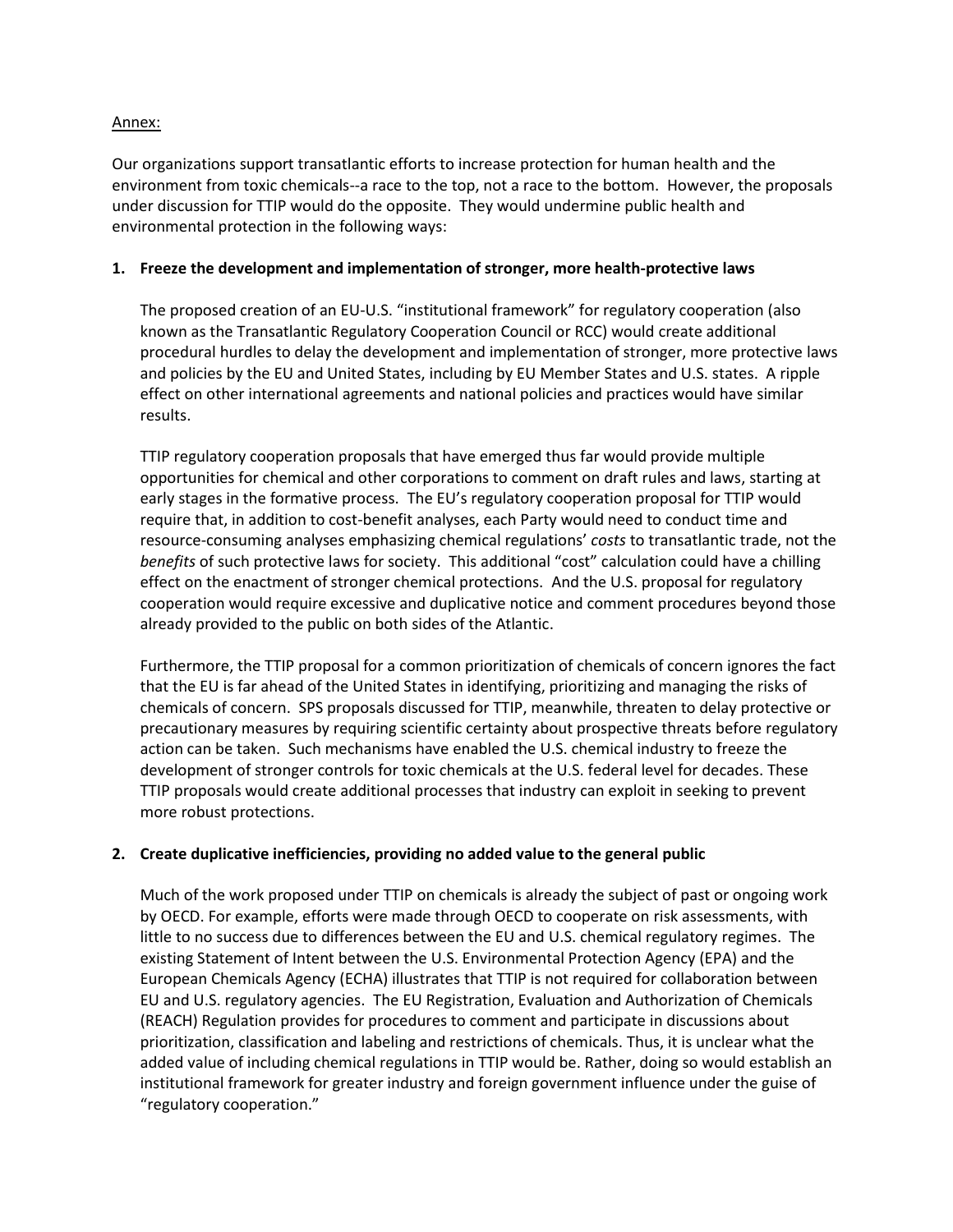# **3. Favor chemical industry and other corporate rights over public health and the environment through ISDS**

ISDS should be excluded from TTIP. The unpopular proposal to include ISDS in TTIP would force the public and their representatives to decide between compensating corporate polluters for lost profits due to stronger laws, or continuing to bear the health, economic and social burdens of pollution. There is no justification for the inclusion of these provisions, as the EU and United States have two of the most robust judicial systems and strong property rights provisions in the world, providing equal protection to both domestic and foreign investors. Inclusion of ISDS would pose new liabilities, both to U.S. and EU government treasuries, as well as important public interest policies. Currently very few of the 70,000 cross-registered U.S. and EU corporations can launch ISDS cases against the U.S. or EU member state governments – a new power they would gain were TTIP to include ISDS.

Under ISDS provisions of existing U.S. and EU pacts, foreign corporations have repeatedly skirted domestic courts to challenge public health and environmental laws designed to protect people and the environment from toxic chemicals and other risks, often succeeding in extracting taxpayer compensation for the protections. ISDS cases have even forced governments to roll back protections against toxic chemicals either as an explicit component of a settlement signed with the foreign investor or as an implicit decision to avoid further ISDS cases. Called a "full frontal assault on democracy" by the media, these proceedings are not conducted in public courts, but in arbitration panels comprised of private industry attorneys who are not bound by precedent, the opinions of States or a meaningful appeal system. These panels have interpreted the substantive foreign investor "rights" proposed for TTIP as extending far beyond the rights afforded to domestic firms, incentivizing the recent spike in ISDS cases against health, environmental and other public interest protections.

## **4. Derail European leadership on hormone (endocrine) disrupting chemicals, nanomaterials and other urgent and emerging issues**

The EU has been the global leader in finally beginning to address urgent and emerging chemicals management issues. This includes efforts to reduce the presence of hormone (endocrine) disruptors from everyday products and food and to ensure safeguards for nanomaterials – substances with never-before-seen properties, and thus unique risks to people and the environment. In addition, the EU is beginning to assess the real-life dangers of toxic chemicals, recognizing that people are exposed to a cocktail of hazardous substances daily.

USTR continues to target EU efforts to address the hazards of endocrine disruptors and nanomaterials as "trade barriers." USTR's 2014 *Report on Technical Barriers to Trade* clearly continues the trend of U.S. government interference in the EU's development of more protective measures, and indicates how the U.S. government and industry allies would try to use TTIP rules to weaken stronger measures by the EU and U.S. states.

## **5. Block U.S. states and EU Member States from taking action in the face of inaction by the U.S. federal government and European Commission**

TTIP proposals by the EU and industry groups would curtail the ability of U.S. states and EU Member States to regulate. The EU proposes that, "[b]oth sides would also inform each other about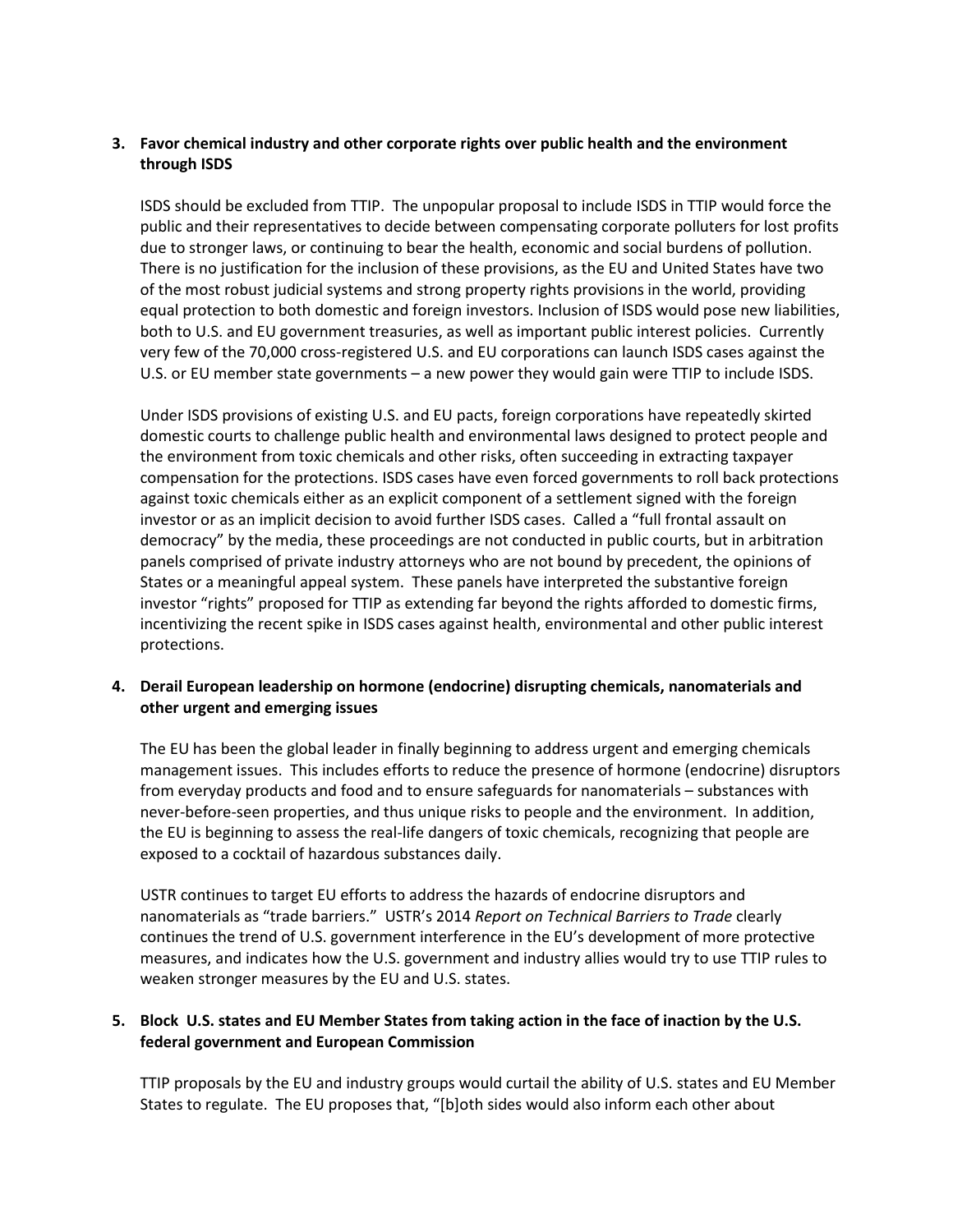activities at [the] sub-federal level in the U.S. and Member State activities in the EU, respectively" opening the door to the above procedural mechanisms for freezing regulatory action.<sup>1</sup> EU position papers have repeatedly stated an intent to prevent regulatory differences between U.S. states and the U.S. federal government – without saying that federal standards should rise to match the most protective levels adopted by U.S. states or the EU. Just as regulatory divergence between the U.S. and Europe has been a key driver of progress in environmental and public health standards, regulatory innovation and experimentation among the various states has long played the same role within the United States. Given decades of inaction by the U.S. federal government on industrial chemicals, as many as 30 U.S. states have developed or proposed stronger measures to prevent or reduce the hazards of toxic chemicals for consumers, workplaces, and the environment. Some measures were inspired and enabled by the EU's earlier development of stronger protections. The proposed institutional framework for regulatory cooperation, proposals to implement the UN Globally Harmonized System (GHS), and other TTIP measures would effectively preempt the ability of states to use restrictions to inform and protect the public.

### **6. Limit public access to information on toxic chemicals, impeding innovation**

Inventors need access to information about chemical hazards and exposures to develop safer and healthier solutions. Consumers and downstream users need access to information about chemicals in products to enable them to choose safer products, thereby incentivizing innovation toward safer alternatives. Workers and employers need access to information about chemicals to incentivize the innovation of cleaner and healthier production processes. And regulators need access to hazard and exposure information to restrict the use of hazardous chemicals, enabling safer alternatives to overcome barriers to entry.

Important differences exist between relevant EU and U.S. laws, with each system enabling access to information on the other side of the Atlantic. Industry proposals to implement more stringent standards on data protection and confidential business information through TTIP would limit access to data and information, adversely affecting innovation in improved public health, consumer safety, occupational health, and environmental protection. This includes new rules regarding how governments access information, what types of information is eligible to be confidential business information, and for how long it can be protected. These TTIP proposals will undermine and disregard right-to-know provisions for chemical-related risks found in existing EU and U.S. laws.

### **7. Erase important differences between EU and U.S. laws**

Harmonization or mutual recognition could be applied to the chemical sector through TTIP or at a later stage via the proposed institutional framework for regulatory cooperation. Mutual recognition could erase important protections for EU or U.S. consumers, workers and employers by inaccurately describing them as providing similar levels of protection. Where levels of protection are unequal, harmonization typically results in an averaging of higher and lower standards, or even a lowestcommon denominator approach; it does not raise everyone to the higher standards.

Although the EU's lead negotiator has ruled out the application of these "tools" for regulatory cooperation for the chemical sector, because of the drastic difference in the level of protection

l

 $^{1}$  EU position on chemicals (last updated 14 May 2014), available at: [http://trade.ec.europa.eu/doclib/docs/2014/may/tradoc\\_152468.pdf](http://trade.ec.europa.eu/doclib/docs/2014/may/tradoc_152468.pdf)